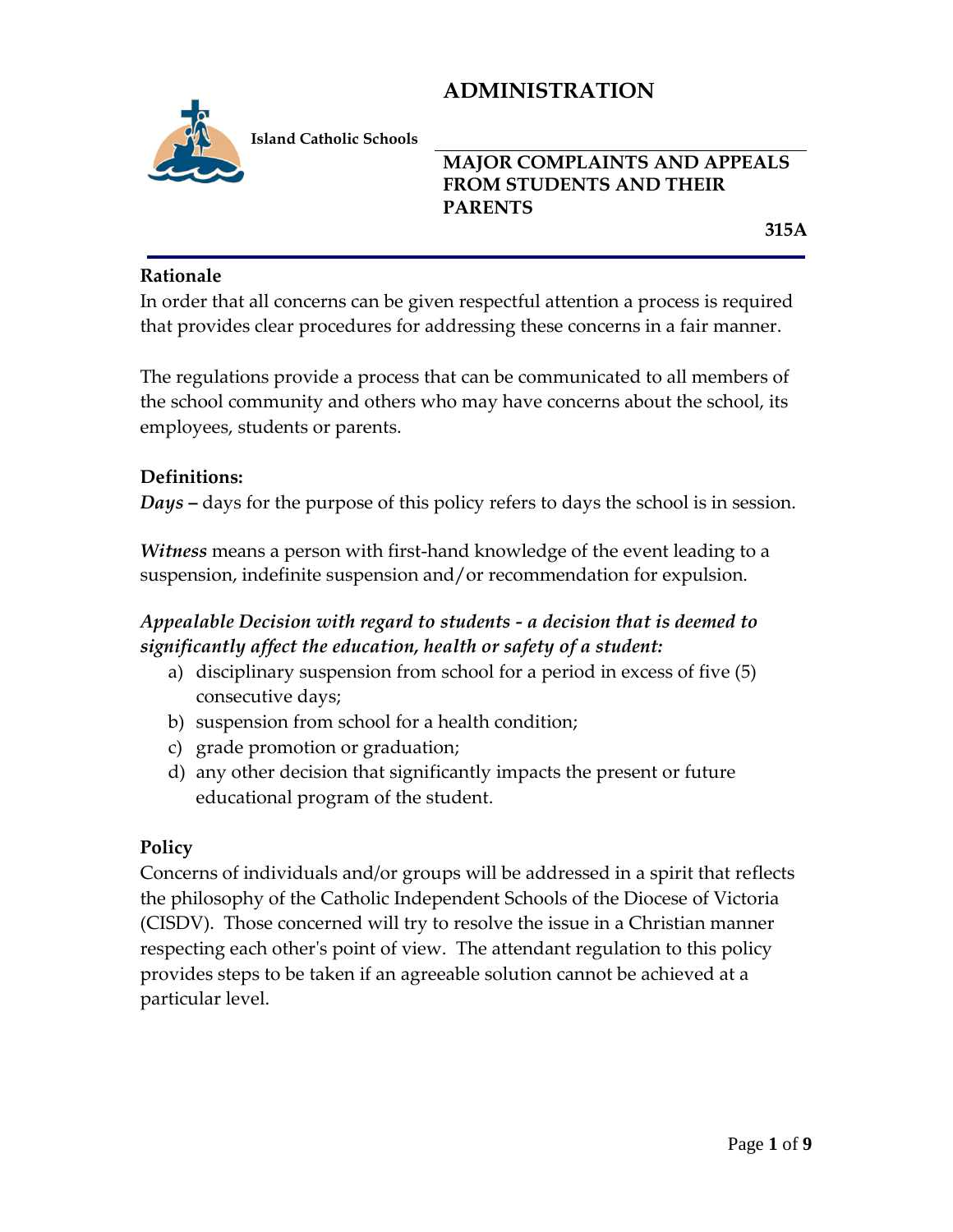

**Island Catholic Schools** 

**MAJOR COMPLAINTS AND APPEALS FROM STUDENTS AND THEIR PARENTS**

 **315A**

#### **COMPLAINTS FROM NON-EMPLOYEES (STUDENTS AND PARENTS)**

### **REGULATIONS Complaints Related to Decisions made by School Personnel**

A parent/guardian who has a concern regarding any educational matter **which significantly affects the education, health, or safety of the student** has the responsibility to begin addressing the concern directly with the person(s) with whom the concern lies before taking the concern elsewhere.

The Board's expectation is that prior to utilizing this policy, students and their parents/guardians will have tried to resolve the issues in dispute in a constructive manner with those responsible at the school or program level.

The Board of Director's expectation is that appeals will be initiated within seven (7) days of the date that the parent/guardian or student was informed of the decision, unless the parent/guardian/student can demonstrate that there are reasonable grounds to extend this deadline (e.g. the parent/guardian/student have been involved in discussions to resolve the issue which is the subject of the appeal).

An appeal or major complaint where the desired outcome has financial implications should be forwarded to the Board of Directors for review.

#### **Begin at step 3 if:**

- **If the complaint relates to decisions made by the Principal versus another school employee, OR**
- **If the decision relates to an indefinite suspension or recommendation for expulsion.**
- 1. Step One: If no agreeable solution is achieved, the complainant may commence an appeal by submitting a written Notice of Appeal form to the school Principal together with any relevant written material. Upon receipt of a completed Notice of Appeal, the Principal will, as soon as practicable,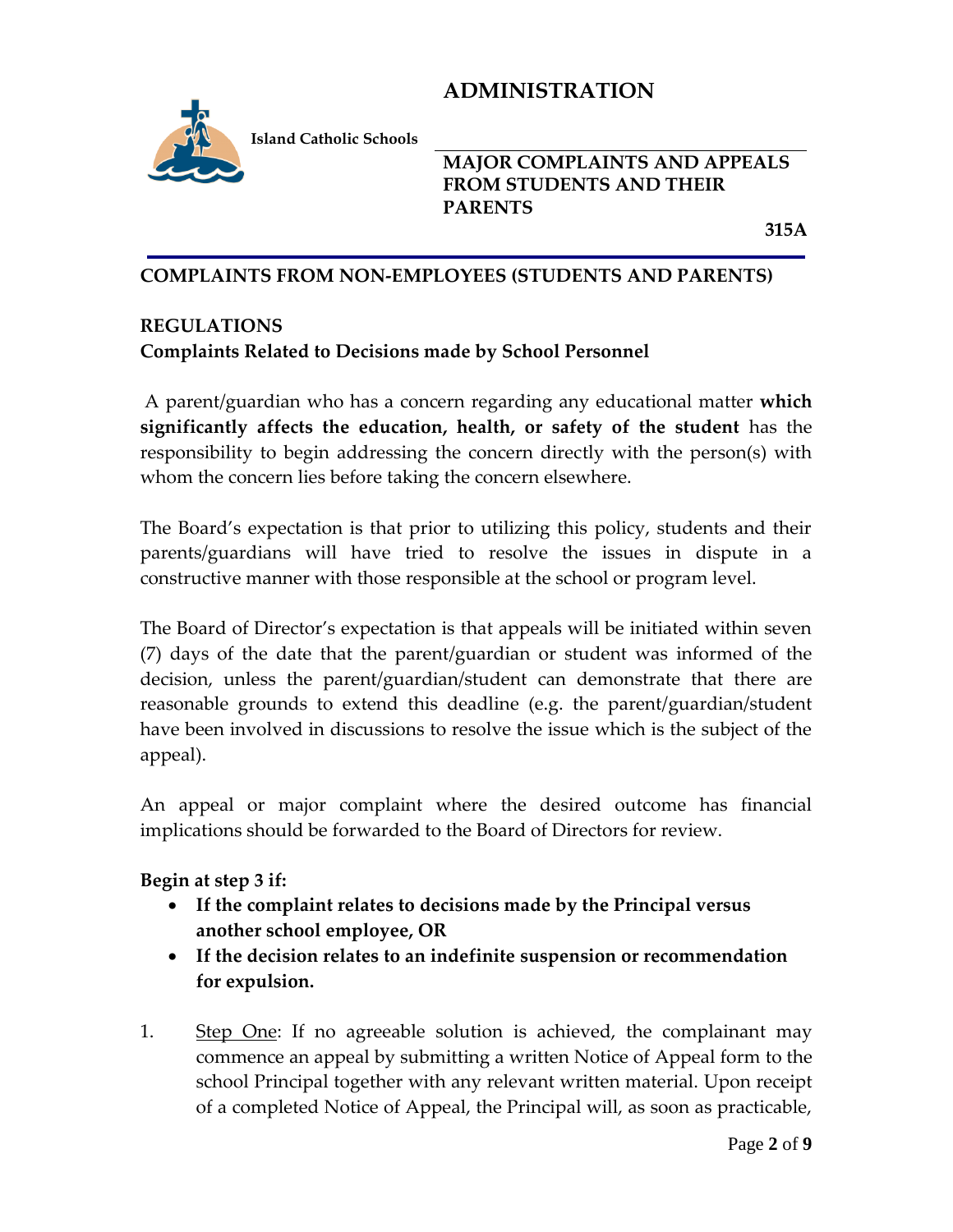

**Island Catholic Schools** 

### **MAJOR COMPLAINTS AND APPEALS FROM STUDENTS AND THEIR PARENTS**

 **315A**

arrange a meeting with the person initiating the appeal. The Board's expectation is that appeals will be initiated within seven (7) days of the date that the parent or student was informed of the decision, unless the parent/student can demonstrate that there are reasonable grounds to extend this deadline (e.g. the parent/student have been involved in discussions to resolve the issue which is the subject of the appeal).

### 2. Step Two: The school Principal will gather any relevant information about the concern and meet with both parties. At this meeting the Principal will:

- review all available information
- refer to any relevant school or CISDV policies
- document the proceeding
- assist the parties to reach an agreeable solution OR
- adjourn the meeting and seek further consultation.

After considering all the relevant information and if no agreeable solution is reached, the Principal will make a decision in regards to the complaint. This decision is to be conveyed to both parties orally and in writing, notifying the complainants of their right to appeal to the Local School Council within 7 days of receiving their decision.

3. Step Three:

This step may be used when:

- If the complainant is not satisfied with the decision of the Principal, OR
- If the parents/guardians are applying for reinstatement from a decision regarding an indefinite suspension and/or recommendation for expulsion.

Parent/guardian may within 7 days of receiving the decision of the Principal may appeal in writing to the Local School Council (LSC). Use the Application for Appeal Form (315A Form).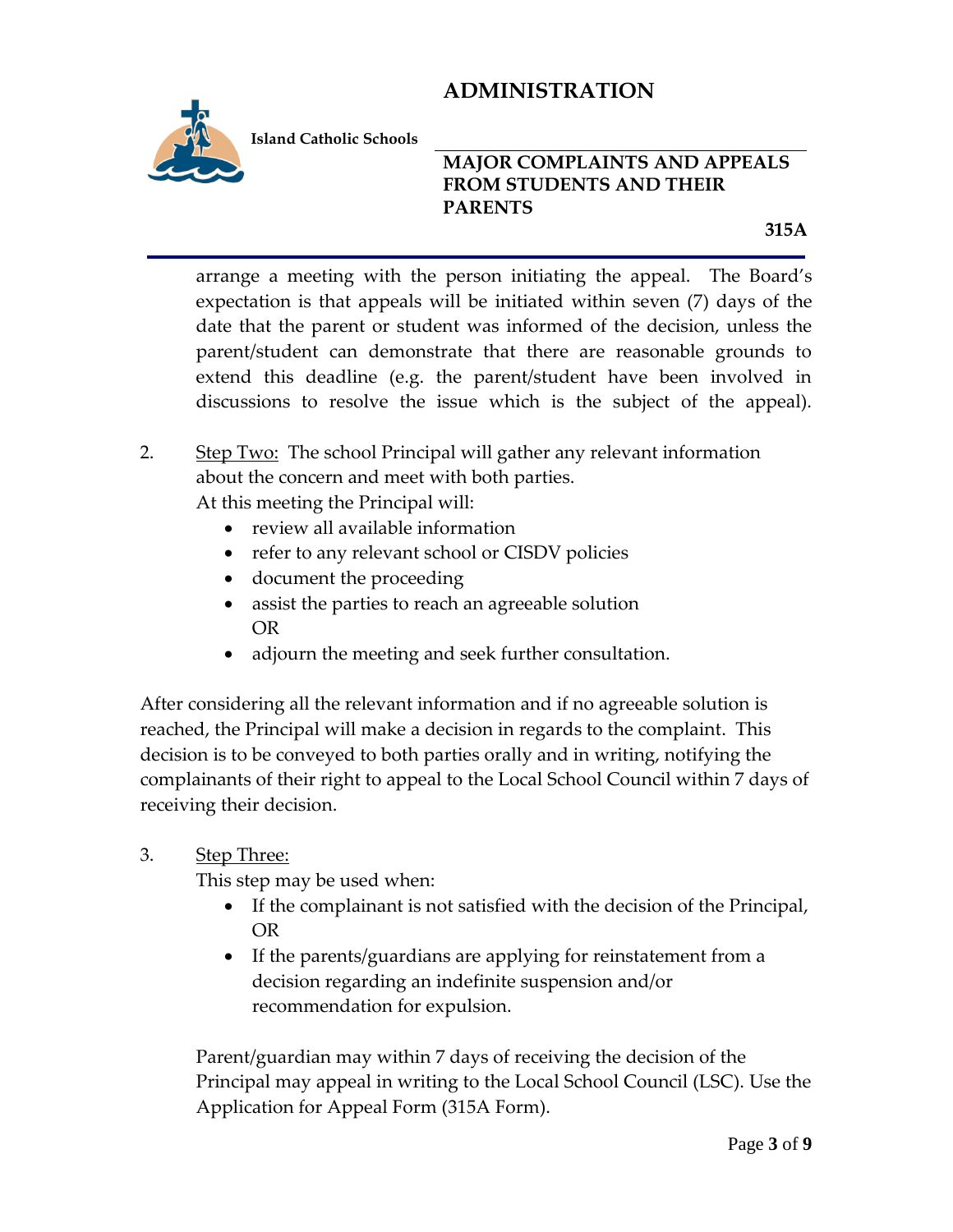

**Island Catholic Schools** 

## **MAJOR COMPLAINTS AND APPEALS FROM STUDENTS AND THEIR PARENTS**

 **315A**

This appeal is to be sent directly to the Chair of the LSC. Once received, the LSC will notify the Principal an appeal has been filed. All communication and arrangements regarding the appeal will be made by the Chair or designate of the LSC.

LSC who will:

- review the available information
- form a sub-committee (called LSC Committee) who will meet with both parties to:
	- o review available information
	- o document the proceedings
	- o refer to any additional school or CISDV policies in addition to the ones identified by the complainant and/or principal that are relevant to the appeal
	- o listen to presentations and responses from both sides
	- o seek an agreeable solution or if this is not possible, to make a final decision in regard to the appeal and/or application for reinstatement.

The procedure to be followed in conducting the hearing is as follows:

- 1.4.1 Persons Present: At least three members of LSC, Designated Pastor, School Counsellor and/or staff member (if applicable), Principal, Parents/Legal Guardians, and Student(s). NOTE: Student attendance is optional depending of age, maturity and situation for the student.
- 1.4.2 The Committee will review school or CISDV policies relevant to the appeal prior to the meeting.
- 1.4.3 The chairperson or a designated member of the Local School Council will chair the meeting;
- 1.4.4 The chairperson will provide an overview of process for the appeal and/or request for reinstatement.
- 1.4.5 Principal will give his/her report on the issue(s) which precipitated the decision under appeal. *If the appeal is based on a decision made by a*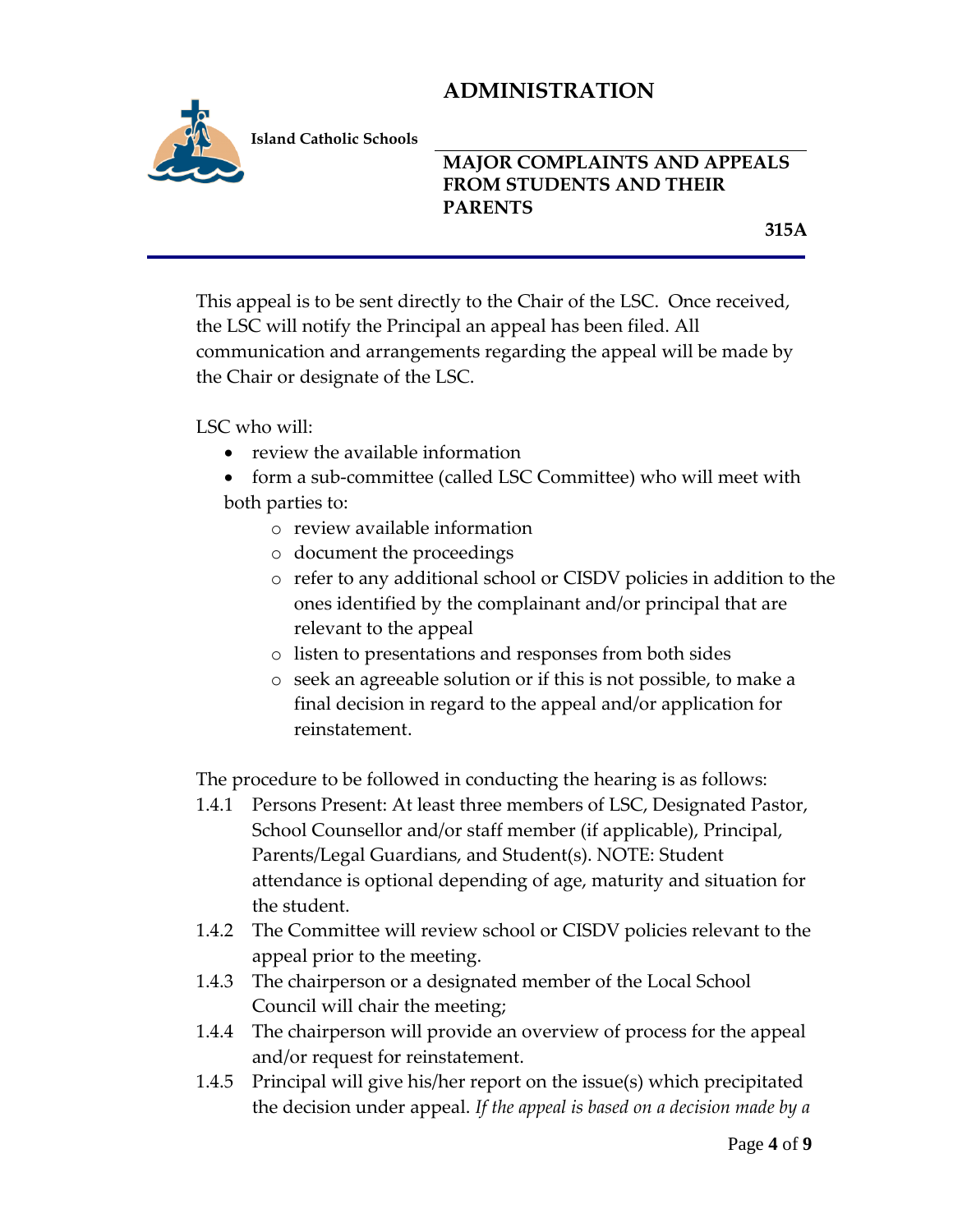

**Island Catholic Schools** 

### **MAJOR COMPLAINTS AND APPEALS FROM STUDENTS AND THEIR PARENTS**

 **315A**

*school employee other than the principal, he/she shall also provide a report on the issue.*

- 1.4.6 Parents/guardians and student will be provided the opportunity to question contents of Principal's and/or employee's report.
- 1.4.7 LSC Committee members, parents/guardians and student may ask questions of the Principal and/or employee.
- 1.4.8 LSC Committee members, principal, and/or employee may question the student and/or parents/guardians.
- 1.4.9 Parents/guardians with student may talk with the LSC Committee alone, without the Principal and/or employee present.
- 1.4.10 Principal and/or employee may talk to the LSC Committee without the parents/guardians and/or student present.
- 1.4.11 Parent/guardians and/or LSC Committee members may then ask the student to leave to talk with parents/guardians alone.
- 1.4.12 LSC Committee may determine the need to speak to witnesses of the event leading to the decision under appeal.
- 1.4.13 LSC Committee, Principal, and/or parents/guardians and student reconvene for final comments.
- 1.4.14 Parents/guardians, student and principal are thanked and dismissed.
- 1.4.15 LSC Committee may make a recommendation of solution to both parties. If the parties are not agreeable with the suggested solution, the LCS Committee will make a final decision on the appeal.
- 1.4.16 After considering all the relevant information and if no agreeable solution is reached, the Local School Council will make a final decision in regards to the complaint or application for reinstatement. This decision is to be conveyed to all parties orally and in writing, notifying the parents/guardians of their right to appeal to the Board of Directors within 7 days of receiving their decision.
- 1.4.17 The decision of the LSC Committee is communicated at the next regular meeting of Council (in camera).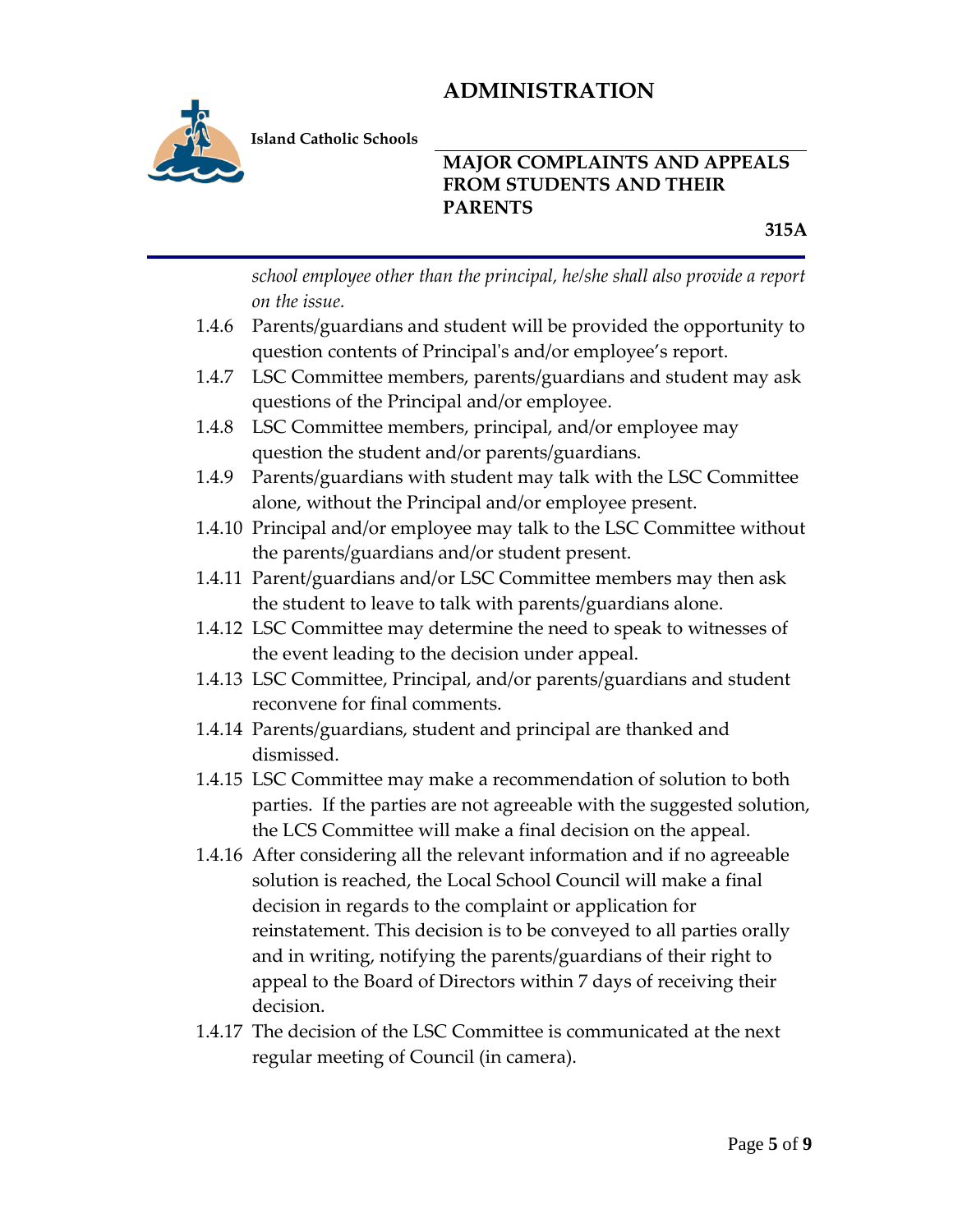

**Island Catholic Schools** 

## **MAJOR COMPLAINTS AND APPEALS FROM STUDENTS AND THEIR PARENTS**

 **315A**

4. Step Four:

If the complainants files an appeal within 7 days, the Board of Directors will form a sub-committee of a minimum of 2 members and the Superintendent of Schools. They will gather all relevant information and if they deem it necessary invite presenters from both sides. The subcommittee will:

- reach a decision and inform both parties in writing
- notify the complainants of their right to appeal within 7 days of receiving the decision of the Board of Directors to the Ombudsperson appointed for the Catholic Independent Schools on Vancouver Island.

**The complainants will be informed that the role of the Ombudsperson is to determine if the processes used have been fair and impartial, not to substitute his/her judgment for that of the Board of Directors.**

| Reference:       | Date Approved: November 2001                                                            |
|------------------|-----------------------------------------------------------------------------------------|
|                  | Date(s) Revised:<br>November 2008; Sept. 2009; Sept.2012;<br>Dec 2013; January 28, 2020 |
| Cross-reference: |                                                                                         |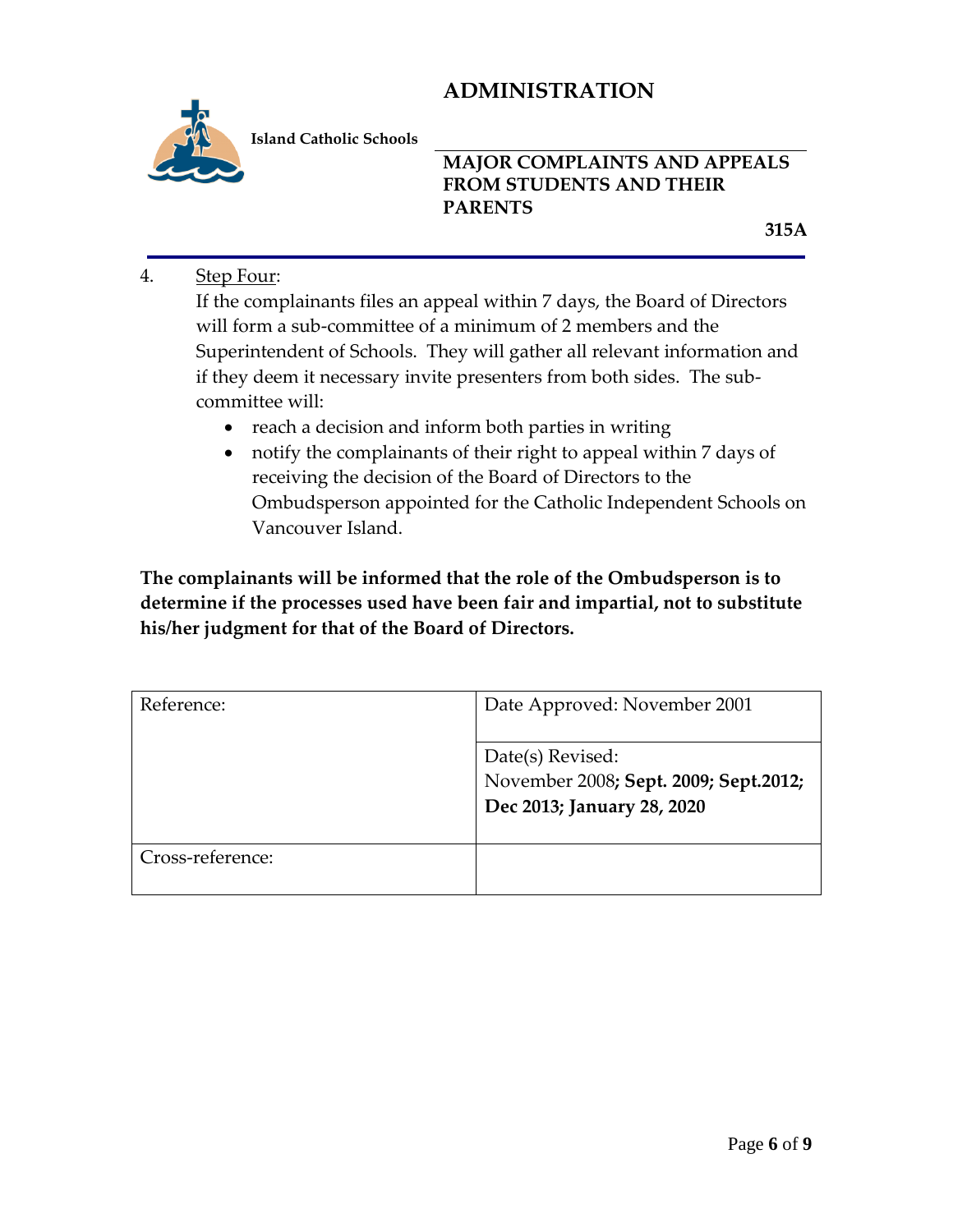

## **CATHOLIC INDEPENDENT SCHOOLS OF THE DICOESE OF VICTORIA 1-4044 NELTHORPE STREET, VICTORIA, BC, V8X 2A1**

## **Application for Appeal (including any Request for Reinstatement from an Indefinite Suspension and/or Recommendation for Expulsion)**

#### **1. Information about the person bringing the appeal or application for reinstatement:**

#### **Name: Parent / Guardian**

First: Last:

Address including Postal Code:

Home/cell phone:

Work phone:

#### **Student Information:**

First: Last: Student Date of Birth (year/month/day): Grade:

#### **2. Please list the employee(s) who were involved the decision that is being appealed:**

Employee Name:

Employee Position: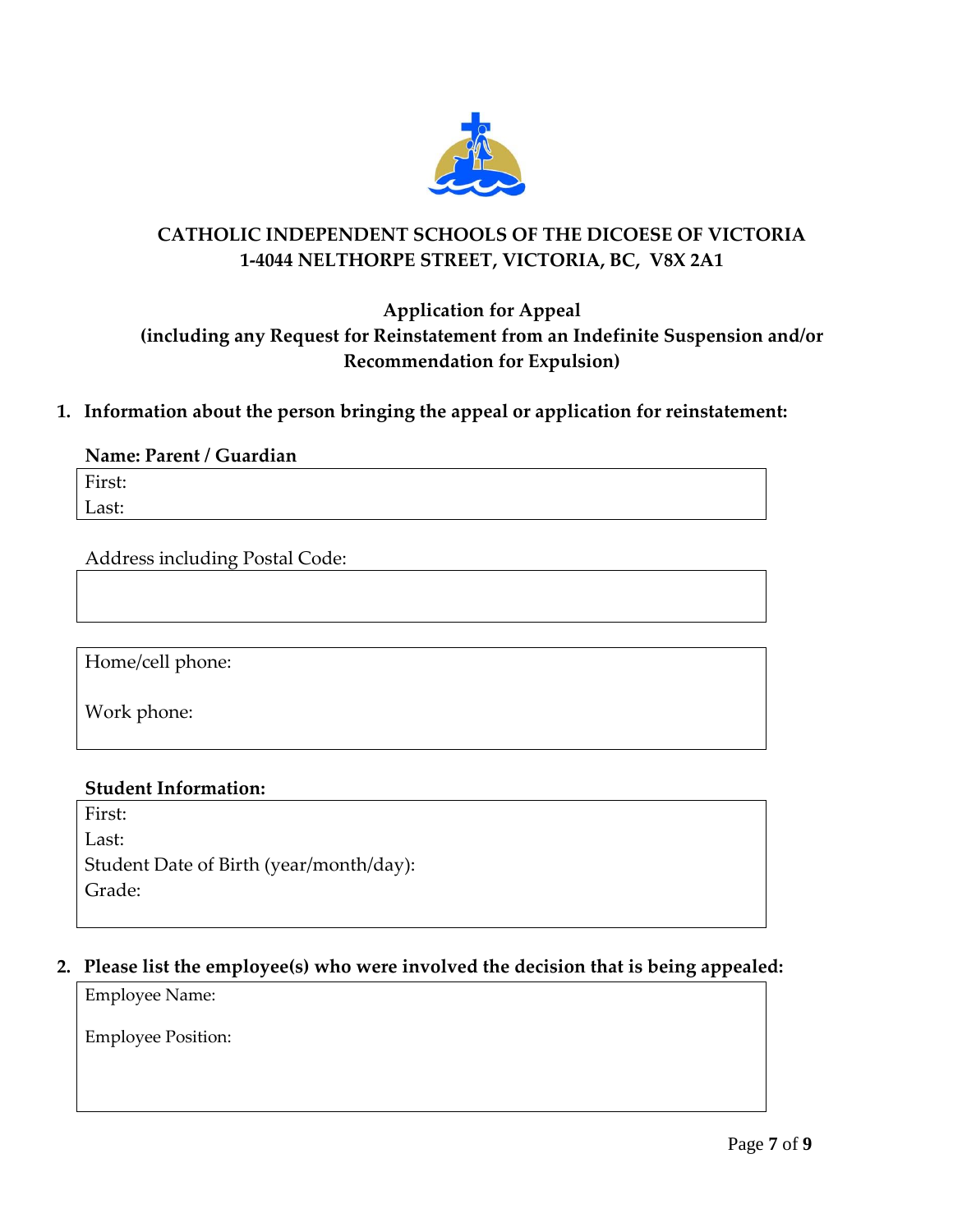## **3. State the decision:**

**4. Please provide information about the decision being appealed:**

**5. Give Reasons for appealing the decision including any policies you deem relevant to the situation:**

**6. Suggest a solution that would satisfy you:**